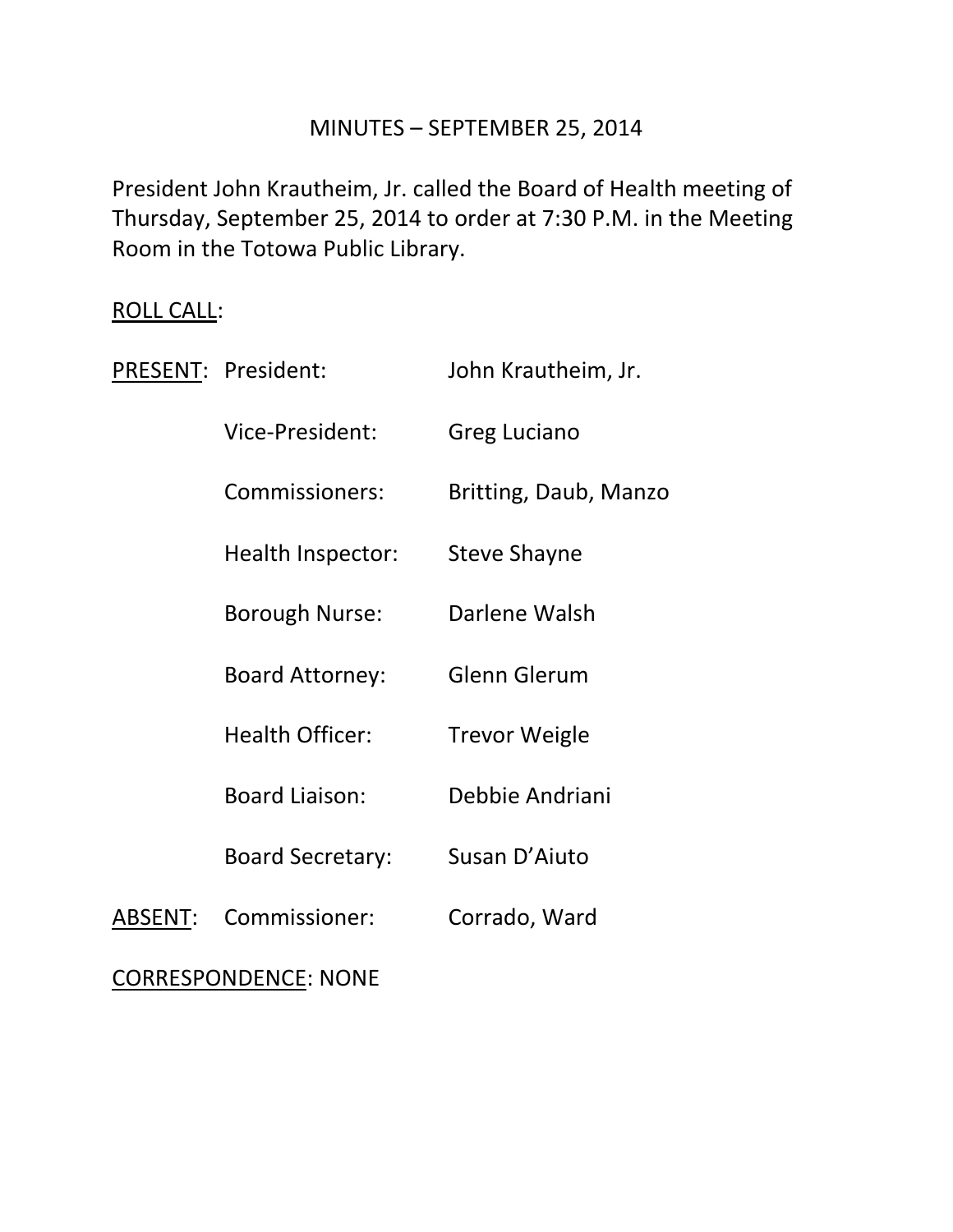## MINUTES:

Commissioner Luciano made a motion to accept the minutes of the June 26, 2014 Board of Health meeting, seconded by Daub. All Commissioners in attendance voted in the affirmative.

BILLS: NONE

### REPORTS:

Commissioner Britting made a motion to accept the reports submitted, seconded by Manzo. All Commissioners in attendance voted in the affirmative.

OLD BUSINESS: Trevor is looking into having a seminar on grease traps.

#### NEW BUSINESS:

The annual flu clinic will be held on Wednesday, October 15 from 10am – 11am and Monday, October 20 from 6pm – 7pm at the Totowa Community Center.

#### ADJOURN:

Commissioner Luciano made a motion to adjourn the meeting at 7:50 P.M., seconded by Britting. All Commissioners in attendance voted in the affirmative.

Respectfully submitted,

Susan D'Aiuto Board Secretary